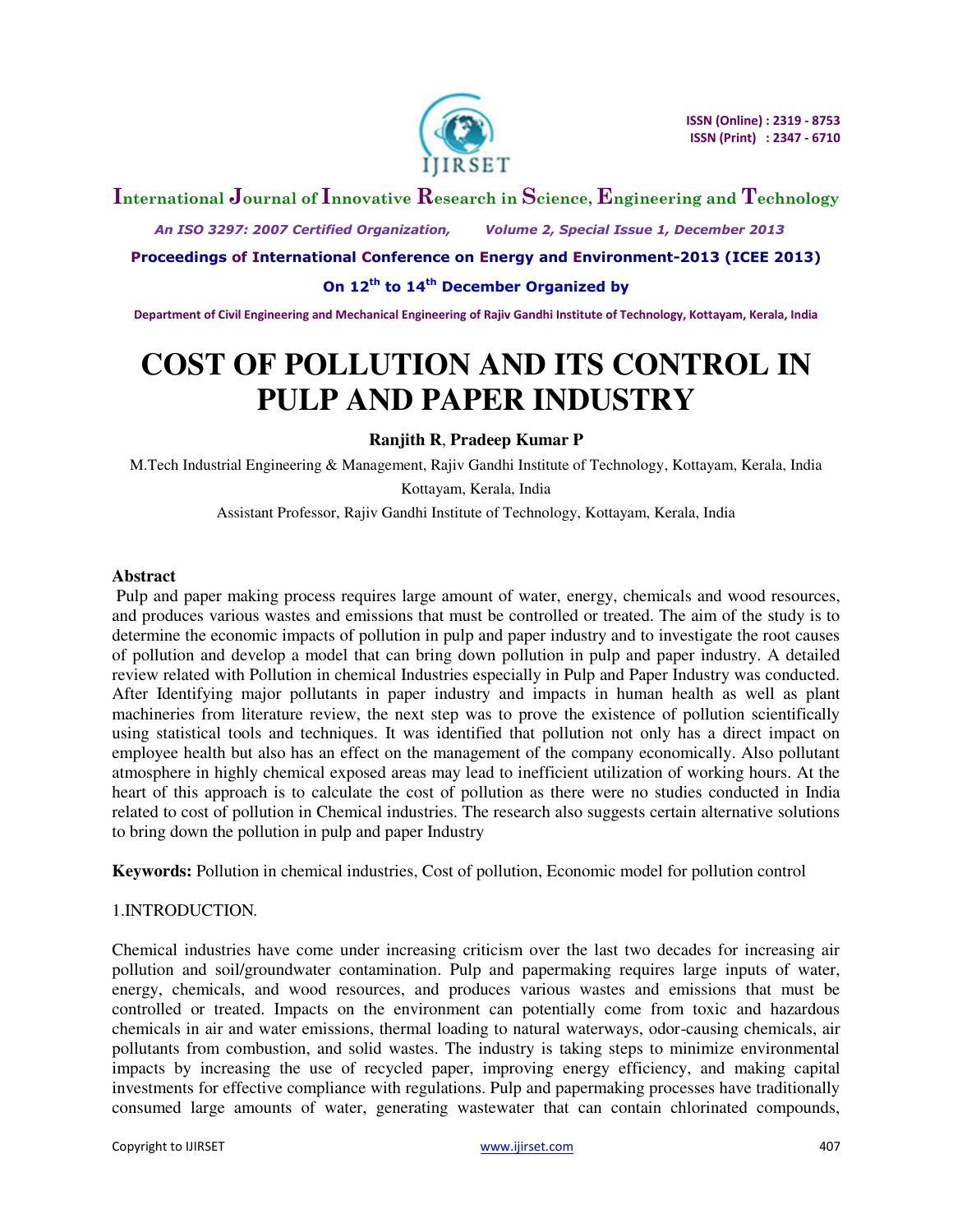volatile organics, sulfur compounds, and other chemicals. The pulp and paper industry also generates more than 12 million tons per year of solid waste, consisting primarily of de-watered sludge. The standard treatment for these wastes in the past was to deposit them in landfills. Today they are more often being handled by incineration, conversion to useful products, and land application. Most solid waste from mills, such as sludge from deinking plants, is non-hazardous and requires no special handling.

#### **2.LITERATURE REVIEW**

This section discusses the information from literatures published by researchers so far in the area of Pollution and its control in Chemical industries especially in Pulp and paper industries. Many potential sources of air pollutants exist in the pulp and paper production process. From [1], compounds considered as air pollutants can form inadvertently during pulping, bleaching, chemical recovery and fuel combustion.

Combustion of materials containing inorganic substance will also result in formation of ashes. Some ash may escape the combustion chamber as fly ash. Direct emissions of purchased materials are rare at pulp and paper industries [1].The best example is chlorine purchased for pulp bleaching.

Identified the effect of pollution control on corporate financial performance in a transition economy. In particular, it assesses whether better pollution control, as measured by lower air pollutant emissions, improves or undermines financial success, as captured by accounting-based measures of financial performance, e.g.profitability [4].New evidence on whether or not firms that perform well on environmental criteria also perform well financially [5].

 [3] Analyzed CEP's reputation indices of environmental performance, which classified 49 companies as high, medium or low environmental performers based on anecdotal information about regulatory compliance and the existence or lack of proactive environmental programs such as recycling or waste reduction programs.

Research on the effects on firm performance of "best practices" of environmental management, which are supposed to enable firms to simultaneously protect the environment and reduce costs, has so far ignored the roles of existing firm resources and capabilities[3].

Some authors assume that environmental protection mainly causes costs to a company whereas others believe that environmental protection generally pays off and thus improves the bottom line[5].

[6] Focuses on a crucial element in understanding the link between corporate environmental performance and economic performance and sheds some light to the conflicting empirical results in this field of research.

# **Role of Industrial Engineers in Pollution Prevention**

This section reviews the potential role of industrial Engineers in preventing pollution caused by manufacturing processes. . It outlines what is currently being done in order to control pollution within systems and how there needs to be a focus on how to prevent it at the source. The paper ends with proposed solutions in applying industrial engineering concepts to minimize waste by-products and leaves the door open to the creation of standardized programs that would benefit many businesses worldwide. A new concept has emerged that shifts a portion of this responsibility to industrial engineers, who are known to deal with removing wastes in processes to make systems more efficient. What kinds of wastes are industrial engineers currently dealing with? They work to remove extra motion, process steps, waiting times, idle times, and wastes from a current system. Waste can generally be categorized in two separate categories: excess resource use and output waste. The latter is the most important waste to control because of its high negative effects on the environment. Excess resource use just deals with the internal process steps, not necessarily producing tangible wastes. Industrial engineers are not usually concerned with the external waste that a process creates; they are focused on the internal wastes that prevent certain systems from operating at their full potential.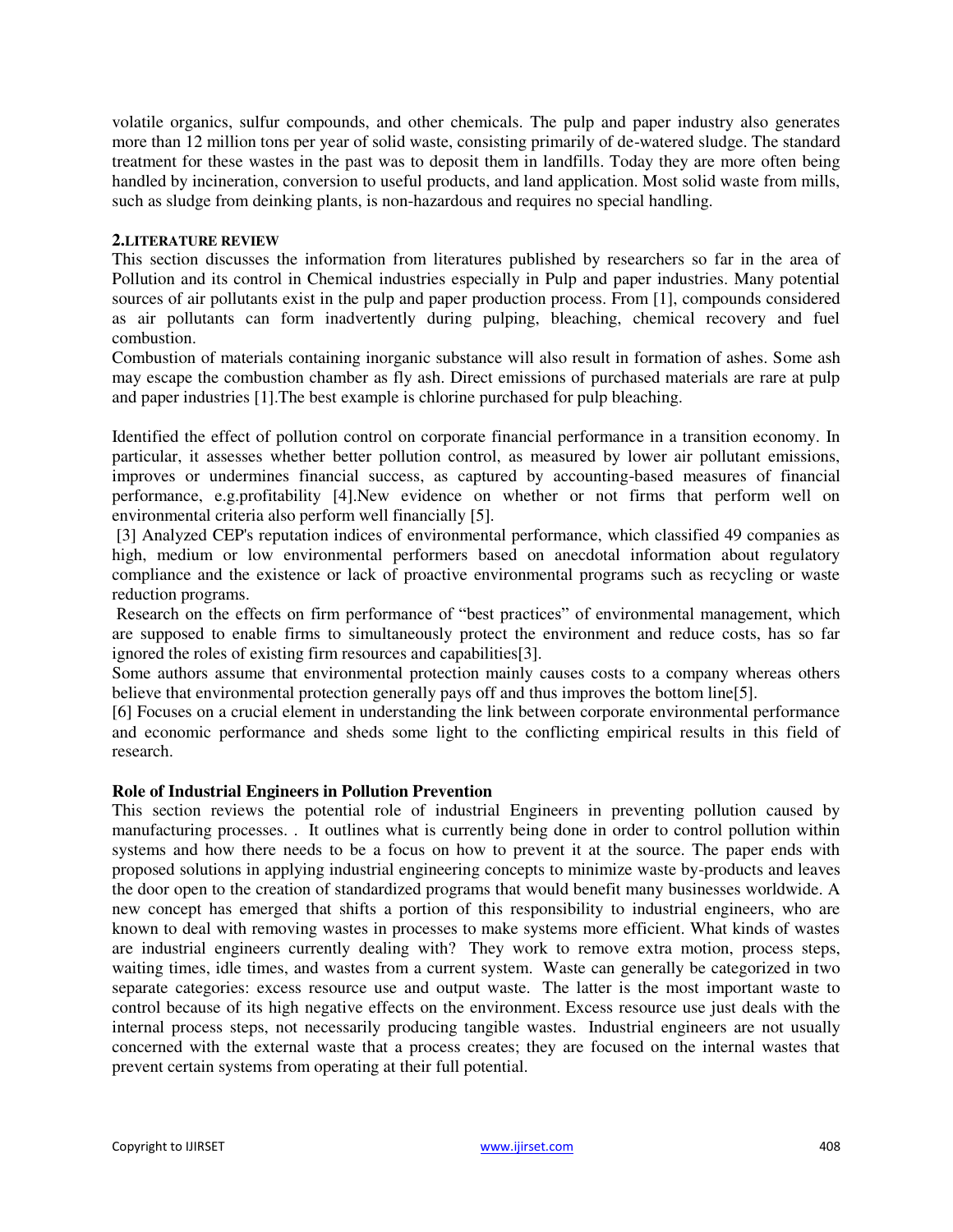#### **Need and Significance of the Study**

The topic is significant in this era of green sustainability. The topic looks in to the economic effects of pollution considering the huge expenses for employee health care, plant maintenance and for the welfare of surrounding villages. There are only a very few studies showing the impact of air pollution on the entrepreneur of the industry. The Literature review did not show any similar studies done in India. The studies showing all the probable bad effects of pollution have not been carefully evaluated.

#### **3.RESEARCH METHODOLOGY**

Research designs are plans and the procedures for a research. This plan involves several decisions that should be used to study a topic. There are three types of research designs mainly: qualitative, quantitative and mixed methods. Qualitative research explores the relationships of individuals or groups towards a social or human problem while quantitative methods are means for testing objective theories by examining the relationship among variables. A population can be defined as including all people or items with the characteristic one wish to understand. The population for the present study consisted of employees in HNL, Kottayam.



FIGURE1.RESEARCH METHODOLOGY FLOW DIAGRAM

The overall goal of the project proposed herein is to identify the various air and water pollutants affecting the health of employees in Pulp and Paper industry. The purpose, objectives, scope and methodology of the study was identified clearly. There has been no research in literature specifically looking for the economic impacts of pollution in Pulp and Paper Industry. This is the first study in India that investigates the cost of pollution and develops a model which could bring down pollution in Paper Industry. This project therefore promises to make significant results into Pulp and Paper industries and hope that the results of the study will definitely paves a way to formulate new strategies.

The research design for this study involved a questionnaire survey administered to a sample of employees, and the responses to pollution in the industry and its impacts on their health, working hours etc. The research population comprised of all working employees of the organization from which a sample 160 people was then selected.175 questionnaires where provided to employees holding different positions and 124 responses were collected. Further, a statistical analysis was conducted using the software SPSS so as to investigate the attitude of employees.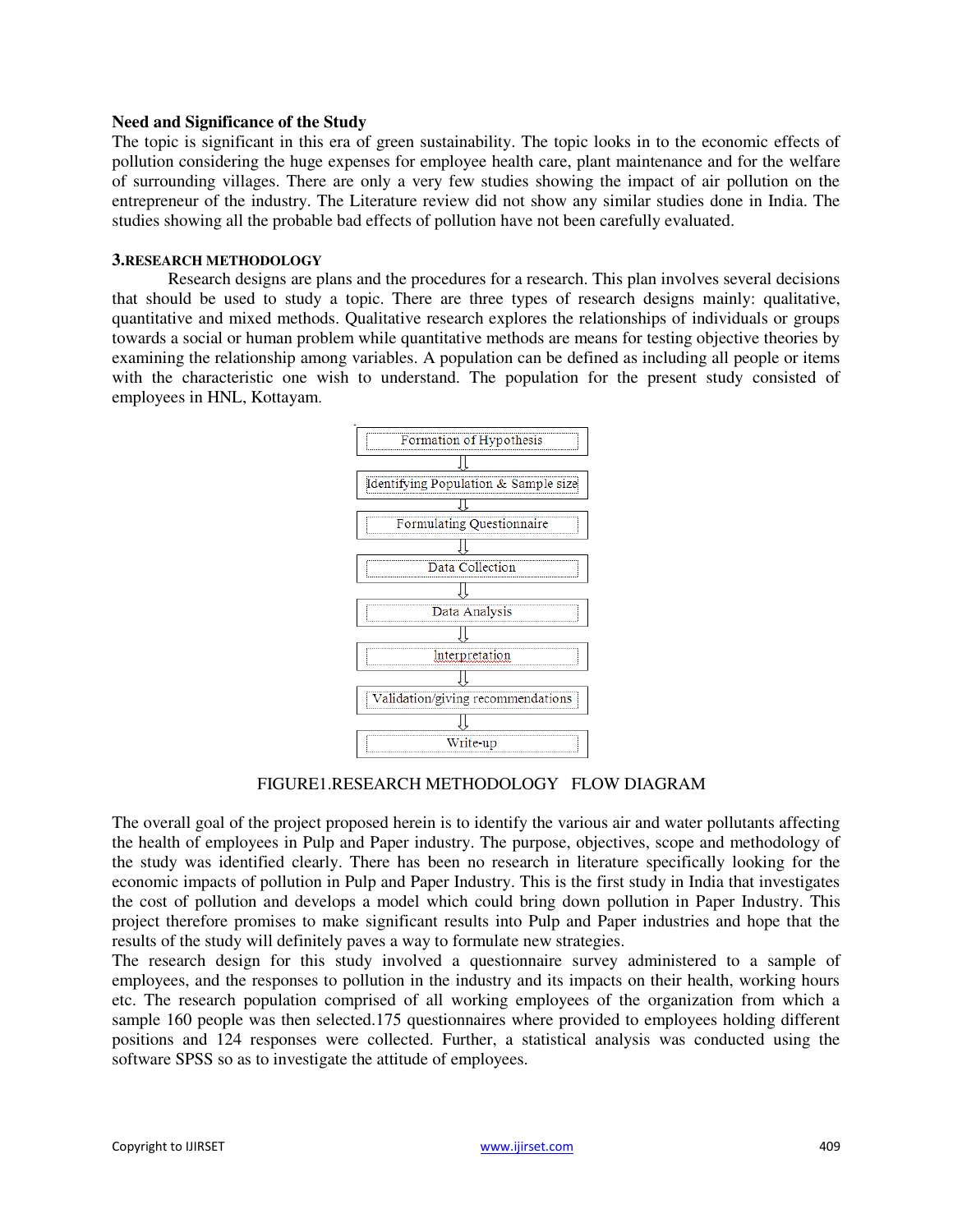# **3.1 Hypothesis testing**

Hypotheses are formulated to verify the effect of pollution of Employees health employee absenteeism and inefficient utilization of working hours. The Hypotheses formulated in this research are

- H1: There is no significant Relation between Pollution and Employee Absenteeism Ha: There is significant Relation between Pollution and Employee Absenteeism.
- H2:There is no significant Relation between Pollution and Utilization of Working Hrs Ha: There is significant Relation between Pollution and Utilization of Working Hrs
- H3: There is no significant Relation between Pollution and Physical Fatigue Ha: There is significant Relation between Pollution and Physical Fatigue

#### **3.2 Cost of pollution**

This section discusses the economic impact of pollution on the management of Pulp and Paper Industry. The first phase of the research proves the existence of pollution in the industry with its impacts on employee health, employee absenteeism and its impacts on the utilization of working hours. For each of the above proved results, the company has to pay economically. This says the ultimate impact of pollution affects the management economically.

This section discusses the economic impact of pollution on the management of Pulp and Paper Industry. The first phase of the research proves the existence of pollution in the industry with its impacts on employee health, employee absenteeism and its impacts on the utilization of working hours. For each of the above proved results, the company has to pay economically. This says the ultimate impact of pollution affects the management economically.

Cost of Pollution is mainly calculated in this paper from

- $\triangleright$  Maintenance Cost
- $\triangleright$  Cost of Pollution due to Inefficient Utilization of working Hours
- $\triangleright$  Cost of Pollution due to Employee Absenteeism

#### **4. RESULTS AND DISCUSSIONS**

The results of the empirical analysis are being discussed in this section. By using the software package SPSS, the statistical part of this research was carried out.

The phase comprises of the frequency analysis of the variables to chi-square test .The descriptive statistics computed for the study are first presented in an outline of the characteristics of the sample with regards to the variables included in the study. Thereafter the analysis of the constructs relevant to the study, which is the effect of pollution on employee health, employee absenteeism and inefficient utilization of working hours are presented with the aid of inferential statistical procedures. The study was concluded on the basis of the obtained results. The particulars provided and discussed in the previous chapters will serve as a background for the current section of the research.

The results of the Hypothesis tests are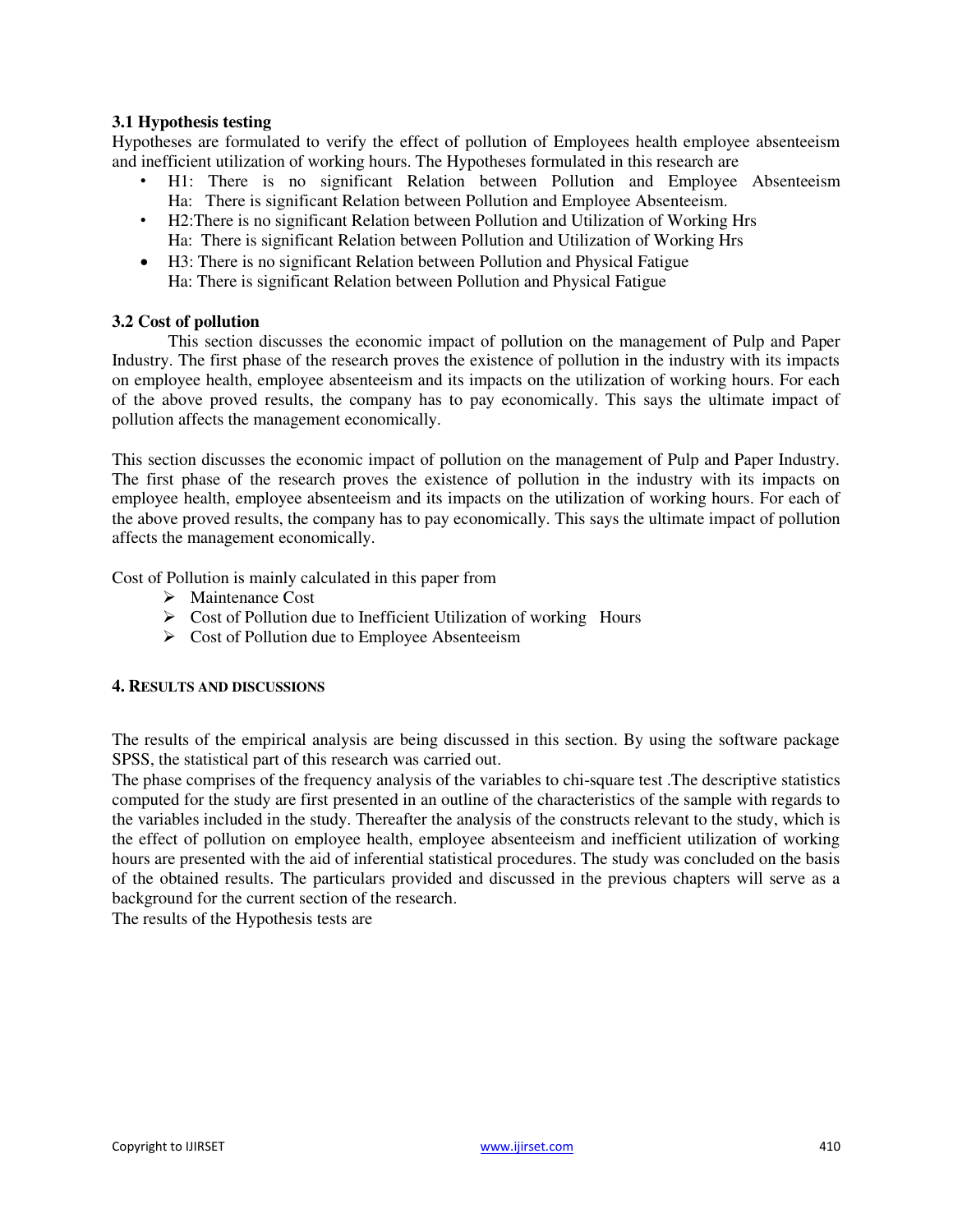|       |     | Scale Observed N Expected N Residual |         |
|-------|-----|--------------------------------------|---------|
| 1.00  | 4   | 23.2                                 | $-19.2$ |
| 2.00  | 19  | 23.2                                 | $-4.2$  |
| 3.00  | 49  | 23.2                                 | 25.8    |
| 4.00  | 26  | 23.2                                 | 2.8     |
| 5.00  | 18  | 23.2                                 | $-5.2$  |
| Total | 116 |                                      |         |

### TABLE I: RESULTS FOR HYPOTHESIS 1

#### TABLE II: TEST STATISTICS

| Chi-Square         | $46.845^{\circ}$ |
|--------------------|------------------|
| Degrees of freedom |                  |
| Asymp. Sig.        | .000             |

Table I gives Probability Value (P) obtained is less than 0.5. Hence the null hypothesis is rejected and alternative hypothesis accepted. The result indicates a significant Relation between Pollution and Employee Absenteeism.

|       | Scale Observed N | <b>Expected N Residual</b> |         |
|-------|------------------|----------------------------|---------|
| 1.00  | 12               | 23.0                       | $-11.0$ |
| 2.00  | 71               | 23.0                       | 48.0    |
| 3.00  | 26               | 23.0                       | 3.0     |
| 4.00  | 5                | 23.0                       | $-18.0$ |
| 5.00  | 1                | 23.0                       | $-22.0$ |
| Total | 115              |                            |         |

# TABLE III: RESULTS FOR HYPOTHESIS 2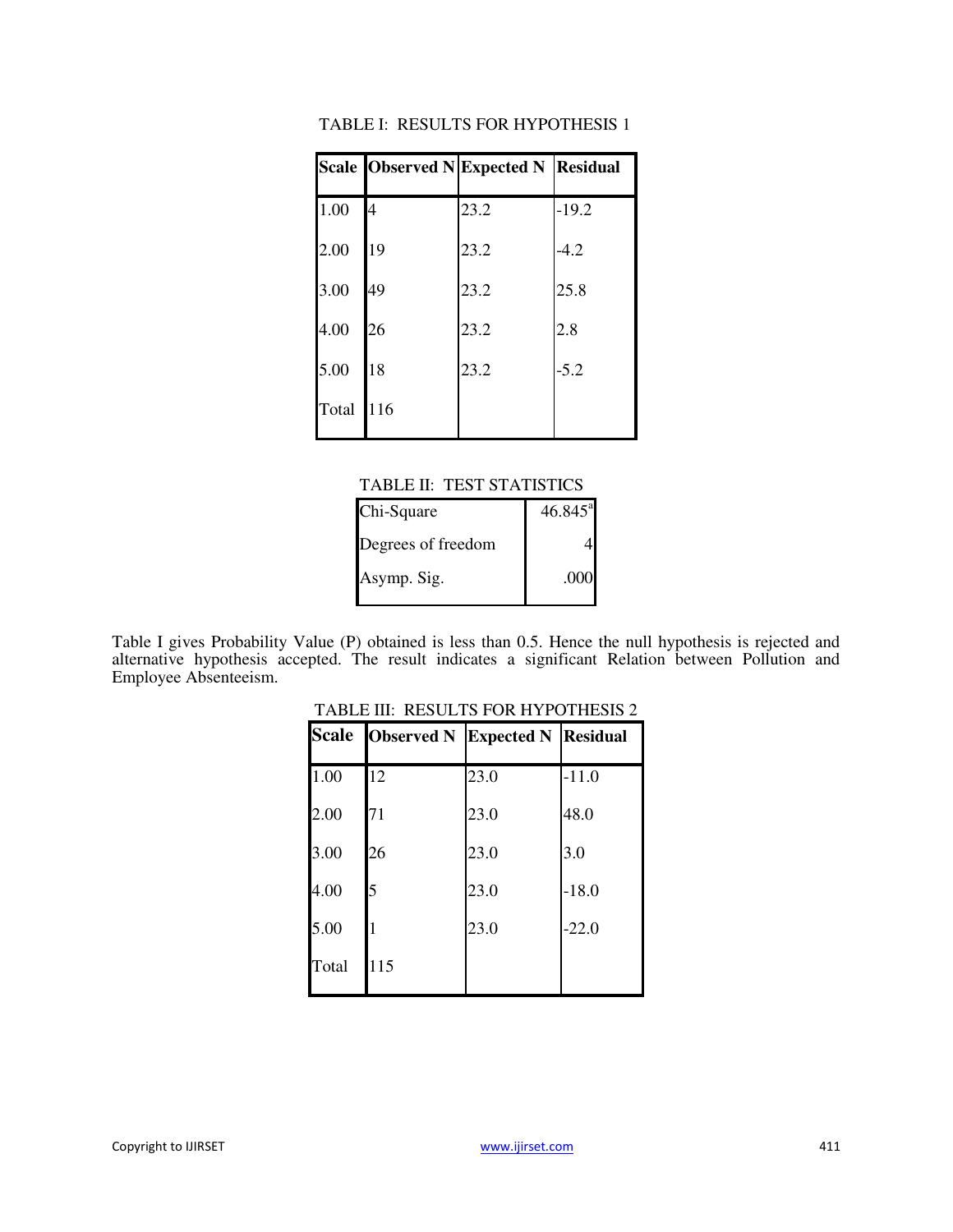#### TABLE IV: TEST STATISTICS

| Chi-Square         | $140.957$ <sup>a</sup> |
|--------------------|------------------------|
| Degrees of freedom |                        |
| Asymp. Sig.        | .000                   |

Table II gives Probability Value (P) obtained is less than 0.5. Hence the null hypothesis is rejected and alternative hypothesis accepted. The result indicates a significant Relation between Pollution and Inefficient Utilization of Working Hrs. Chi-square test is conducted using SPSS to find the association between Pollution and Physical Fatigue of Employees and following results were obtained.

| <b>Scale</b> | <b>Observed N Expected N Residual</b> |      |         |
|--------------|---------------------------------------|------|---------|
| 1.00         | 12                                    | 23.2 | $-11.2$ |
| 2.00         | 62                                    | 23.2 | 38.8    |
| 3.00         | 34                                    | 23.2 | 10.8    |
| 4.00         | 7                                     | 23.2 | $-16.2$ |
| 5.00         | 1                                     | 23.2 | $-22.2$ |
| Total        | 116                                   |      |         |

TABLE V: RESULTS FOR HYPOTHESIS 3

TABLE VI: TEST STATISTICS

| Chi-Square         | $107.879$ <sup>a</sup> |
|--------------------|------------------------|
| Degrees of freedom |                        |
| Asymp. Sig.        | .000                   |

Table III gives Probability Value (P) obtained is less than 0.5. Hence the null hypothesis is rejected and alternative hypothesis accepted. The result indicates a significant Relation between Pollution and Physical Fatigue of Employee.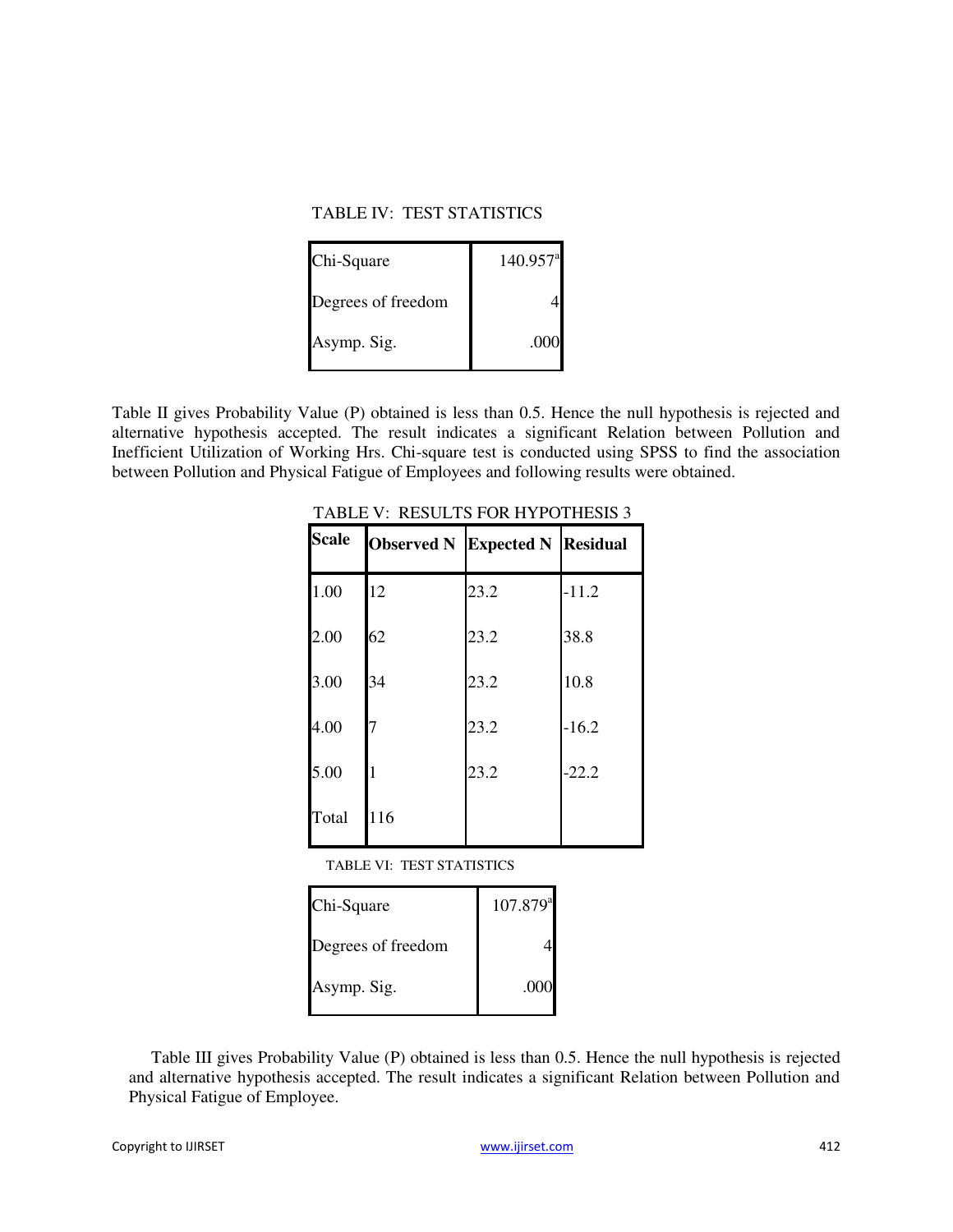### **Calculation of Cost due to Pollution**

| <b>Month</b> | <b>Absentees</b>        |                  |
|--------------|-------------------------|------------------|
|              | <b>Digester Section</b> | <b>Bleaching</b> |
|              |                         | <b>Section</b>   |
| April        | 6                       | 13               |
| May          | 10                      | 11               |
| June         | 8                       | 9                |
| July         | 6                       | 11               |
| Aug          | 10                      | 10               |
| Sept         | $\overline{11}$         | 9                |
| Oct          | 9                       | 8                |
| Nov          | 8                       | $\overline{7}$   |
| Dec          | 10                      | 12               |
| Jan          | 10                      | 9                |
| Feb          | 9                       | 11               |
| March        | $\overline{7}$          | 8                |
| Total        | 104                     | 118              |

# TABLE VII: NUMBER ABSENTEES DUE TO POLLUTION RELATED DISEASES

The average salary per employee is Rs.28000 per month.

So for a total of 222 employees with 8 hr duty time, the calculations is as follows

Average salary per hour for an employee  $=$  Rs.120

Total expense for overtime to meet 222 employees = Rs.426240

The time study reports show an employee can work only an average of seven hrs per shift due to pollution problems. The remaining hrs lost can only be maintained after arranging extra work time. This would also calculate in overtime accounts.

Average Salary per month  $=$  Rs.28000

Average salary per hour  $=$  Rs.120

Total employees in digester and bleaching section = 138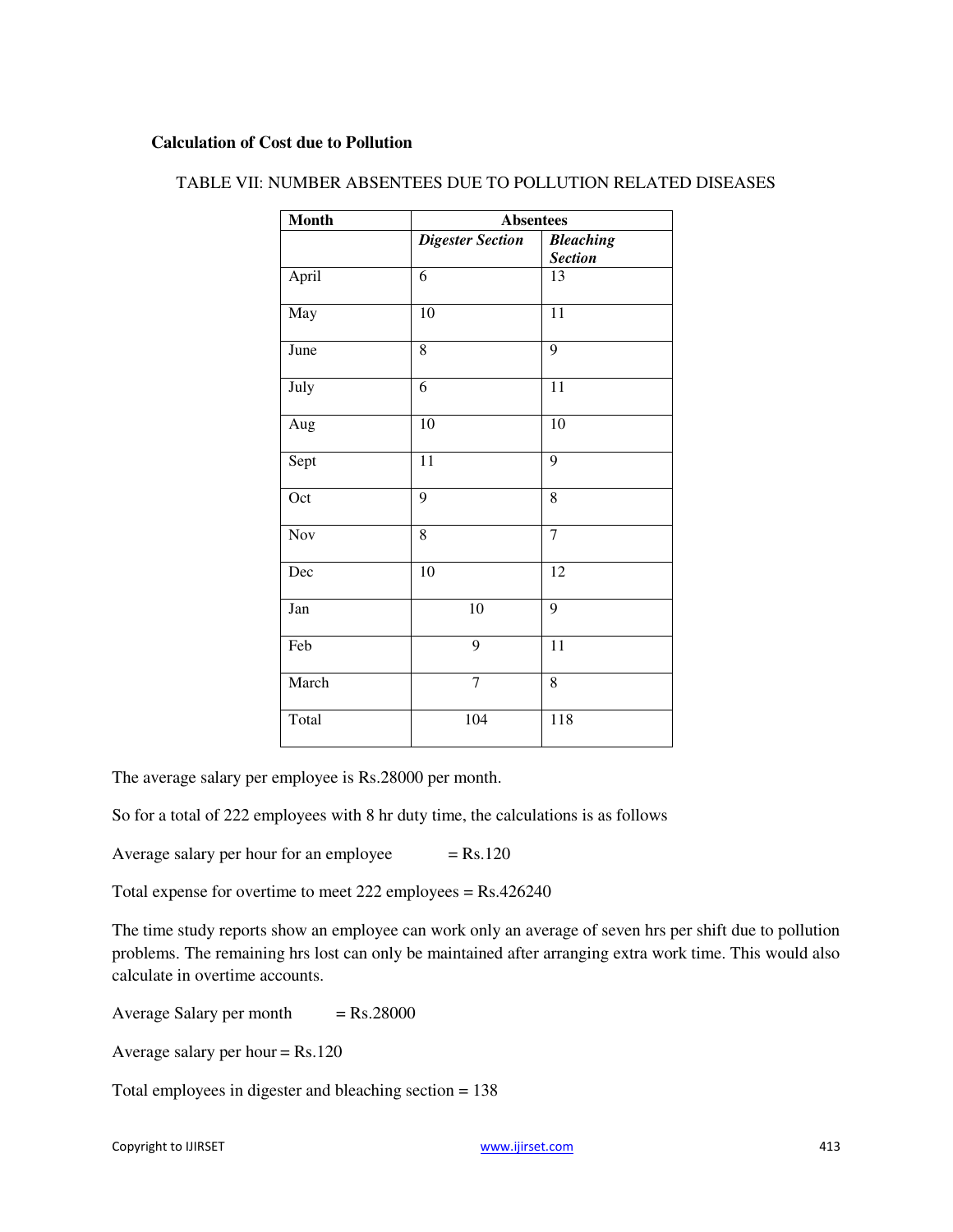Overtime per hour

$$
= Rs.240
$$

# Total Expense  $=$  Rs.777600

| ADLE VIII. TVI AL COOL VI TVLEVI IVA NELATED TV VYENTIMI<br><b>Total Absent</b> | 222          |
|---------------------------------------------------------------------------------|--------------|
| Over Time Hrs due to Absenteeism                                                | 1776         |
| Overtime Expense due to Absenteeism                                             | Rs.426240    |
| Overtime Expense due to inefficient utilization<br>of Working Hrs               | Rs.777600    |
| Total                                                                           | Rs.12,03,840 |

# TABLE VIII: TOTAL COST OF POLLUTION RELATED TO OVERTIME

Maintenance cost due to pollution can be calculated from extra expenses from the management to meet pollution related losses, quick maintenance of metallic parts, painting, change of roofs etc due to corrosion. From the maintenance cost of last four years it has been understood that a considerable amount lost due to pollution related corrosion.

The following table gives Total Maintenance cost and maintenance cost due to pollution.

| year    | Total       | Maintenance<br>cost     |
|---------|-------------|-------------------------|
|         | Maintenance | due to pollution $(Cr)$ |
|         | Cost(Cr)    |                         |
|         |             |                         |
| 2008-09 | 9.8         | 1.56                    |
| 2009-10 | 9.2         | 1.38                    |
| 2010-11 | 14          | 2.8                     |
| 2011-12 | 14.2        | 2.84                    |

#### TABLE IX: MAINTENANCE COST DUE TO POLLUTION

This increasing trend in maintenance cost and huge expenses to meet overtime points the seriousness of pollution and gives economic impacts of pollution on management of the industry. The cost was calculated from extra expenses from the management to meet pollution related losses, employee health issues, inefficient working hours and corrosion related accidents.

# **5.CONCLUSION**

The Pollution in Chemical industries especially Pulp and Paper Industry was studied in detail. Various diseases associated with chemical pollutions have been studied during the research work. The impact of